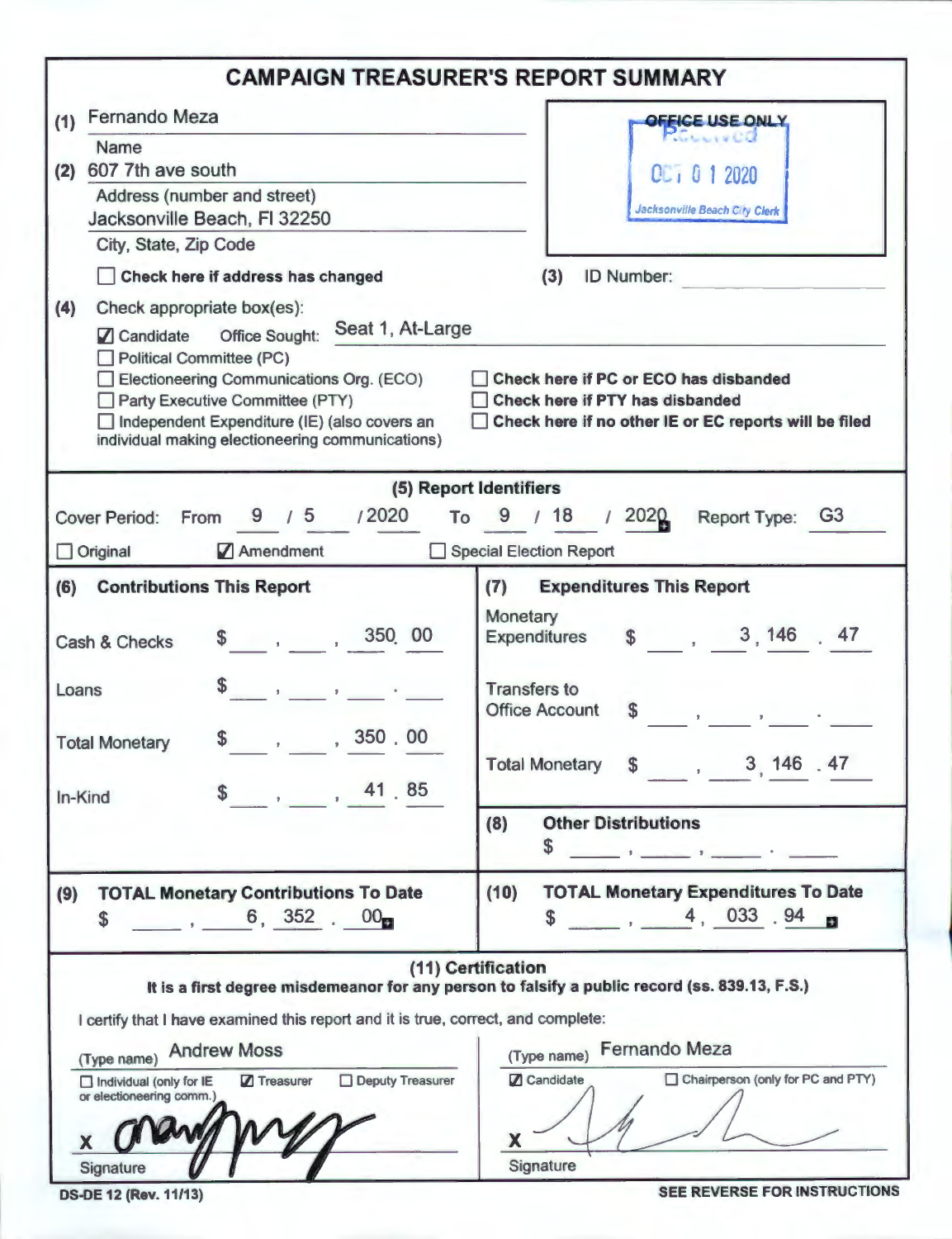## **CAMPAIGN TREASURER'S REPORT - ITEMIZED CONTRIBUTIONS**

Fernando Meza

**(1) Name (2) I.D. Number** 

(3) Cover Period <u>9 (5 (2020</u> through 18 (2020 (4) Page 1 of 1

|                | (5)<br>Date<br>(6)<br>Sequence<br>Number | (7)<br><b>Full Name</b><br>(Last, Suffix, First, Middle)<br><b>Street Address &amp;</b><br>City, State, Zip Code | Type          | (8)<br>Contributor<br>Occupation | (9)<br>Contribution<br>Type | (10)<br>In-kind<br><b>Description</b> | (11)<br>Amendment | (12)<br>Amount |
|----------------|------------------------------------------|------------------------------------------------------------------------------------------------------------------|---------------|----------------------------------|-----------------------------|---------------------------------------|-------------------|----------------|
| 9              | 6<br>2020<br>$\mathbf 1$                 | Fernando Meza<br>607 7th ave south<br>Jax Beach, Fl 32250                                                        | I             |                                  | INK                         | <b>WEBSITE</b>                        |                   | \$24.85        |
| $\overline{9}$ | 6<br>$\overline{2}$                      | Fernando Meza<br>2020 607 7th ave south<br>Jax Beach, FL 32250                                                   | $\mathbbm{I}$ |                                  | INK                         | <b>WEB HOST</b>                       |                   | \$17           |
| $\overline{9}$ | 2020<br>14<br>$\overline{3}$             | HYRCO SOLUTIONS INC<br>455 Tresaca Road Suite<br>404<br>Jacksonville, Fl 32250                                   | $\mathbf{B}$  |                                  | <b>CHE</b>                  |                                       |                   | \$100          |
| 9              | 15                                       | Monkeys Uncle Tavern<br>2020 1728 North 3rd st<br>Jax Beach, Fl 32250                                            | $\, {\bf B}$  | <b>RESTAURANT</b>                | <b>CHE</b>                  |                                       |                   | \$250          |
|                |                                          |                                                                                                                  |               |                                  |                             |                                       |                   |                |
|                | $\mathbf{r}$ $\mathbf{r}$                |                                                                                                                  |               |                                  |                             |                                       |                   |                |
|                |                                          |                                                                                                                  |               |                                  |                             | and the contract of the contract      |                   |                |

**OS-DE 13 (Rev. 11/13) SEE REVERSE FOR INSTRUCTIONS AND CODE VALUES**